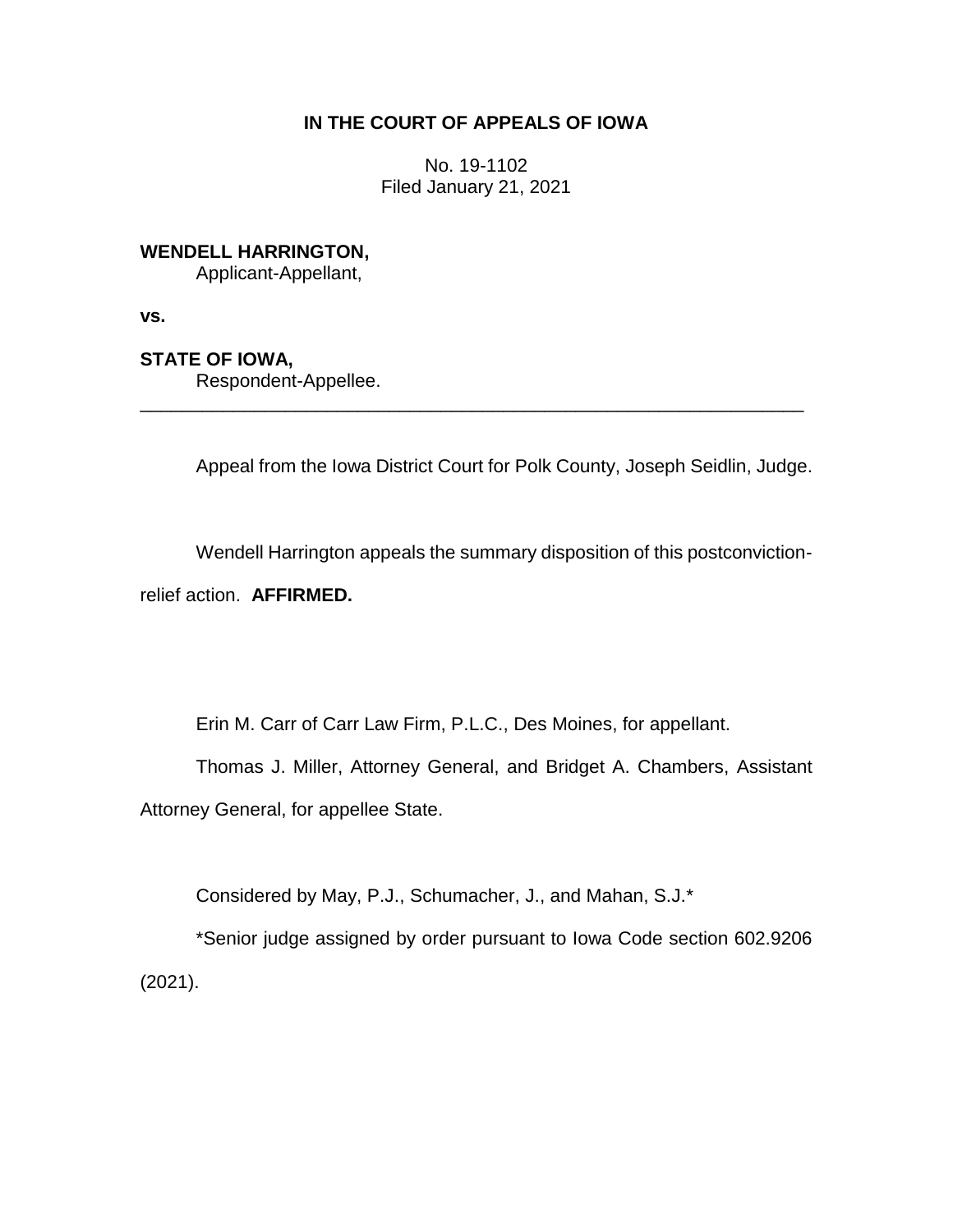### **MAY, Presiding Judge.**

Wendell Harrington appeals the summary disposition of this postconvictionrelief (PCR) action. We affirm because (1) this action is barred by the three-year statutory limitation period under Iowa Code section 822.3 (2018) and (2) Harrington failed to show a genuine issue of material fact as to his claim of actual innocence.

#### **I. Background**

 $\overline{a}$ 

In February 2003, Harrington was charged with five felony offenses arising from burglaries and vehicle thefts. *State v. Harrington*, No. 03-0915, 2005 WL 723891, at \*2 (Iowa Ct. App. Mar. 31, 2005). In May 2003, a jury found Harrington guilty as charged. *Id.* at \*3. The district court sentenced him to prison. *Id.* But this court reversed and remanded for new trial. *Id.* at \*12.

Following remand, Harrington and the State reached a plea deal. On September 2, 2005, Harrington pled guilty to one count of second-degree theft and one count of third-degree burglary. During the plea colloquy, Harrington admitted he had committed both offenses.<sup>1</sup> The same day, the district court sentenced Harrington to prison but suspended the sentence and ordered probation. Harrington took no appeal.

After his probation was revoked, Harrington filed his first PCR application in June 2006. In June 2008, the district court denied relief. Harrington's appeal was not successful. It appears procedendo issued in August 2009.

<sup>&</sup>lt;sup>1</sup> Harrington admitted to burglarizing a house, taking car keys from the house, and then stealing a car. These admissions appear at pages eight through eleven of the transcript.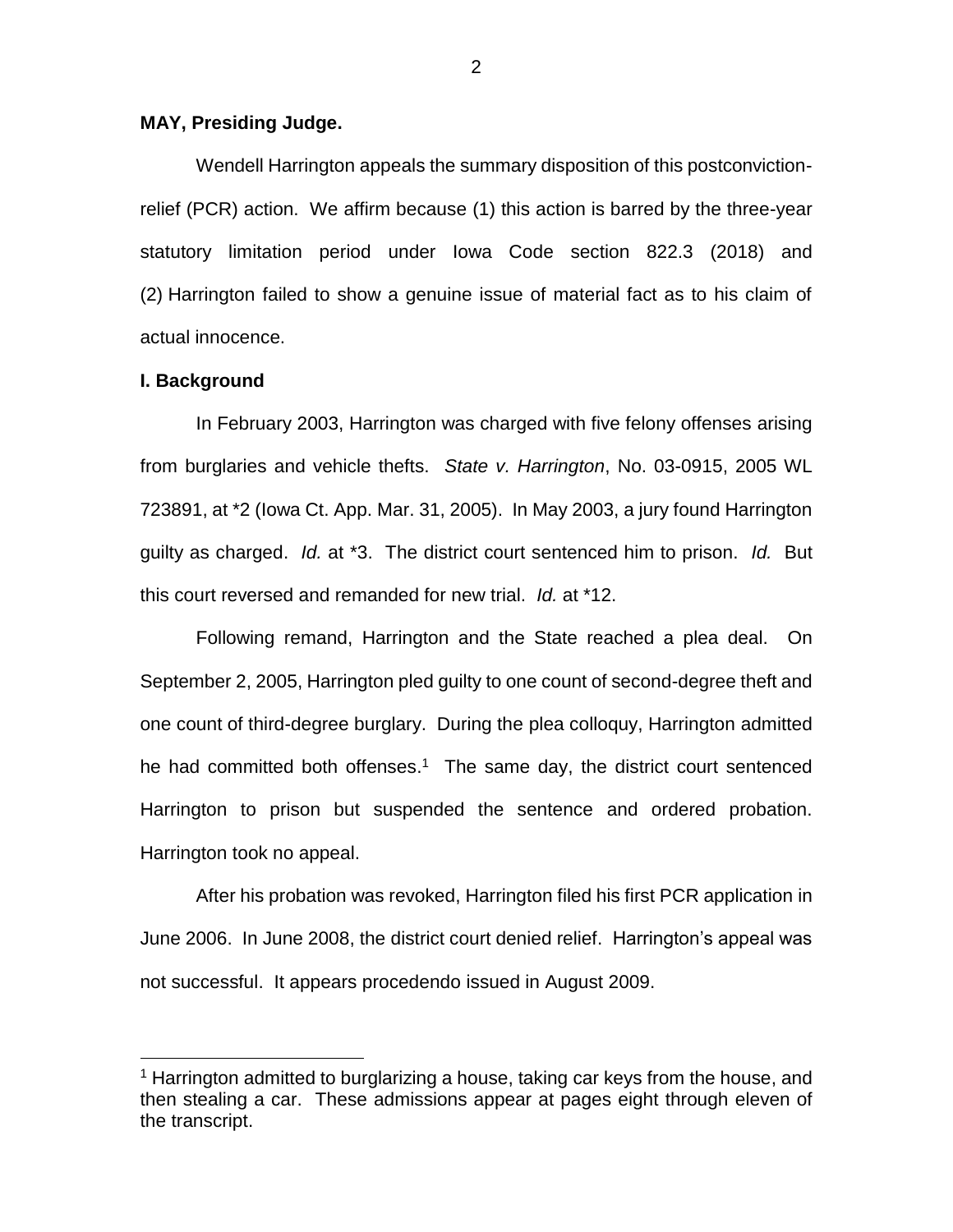In 2012, Harrington filed his second PCR application. In 2014, the district court denied relief. Harrington appealed. On October 12, 2016, this court affirmed. *Harrington v. State*, No. 14-2101, 2016 WL 5930003, at \*6 (Iowa Ct. App. Oct. 12, 2016). Procedendo issued in December 2016.

On August 2, 2018, Harrington filed this PCR action.<sup>2</sup> Harrington's application asserted (1) he is actually innocent and (2) his prior PCR counsel had been ineffective. The State moved for summary disposition on two grounds: (1) the three-year statute of limitations bars Harrington's action; and (2) in any event, Harrington could show no genuine issue of material fact as to his claim of actual innocence.

The district court granted the State's motion. The court agreed with the State that Harrington's action is time-barred. The court also agreed that, because Harrington offered only "a bare allegation that he is innocent," Harrington failed to show "a genuine issue for trial." The court observed: "Harrington's bare allegation of innocence does not overcome the presumption that the record, including the admissions he made during his plea colloquy, reflects the true state of facts."

Harrington now appeals.

### **II. Standard of review**

 $\overline{a}$ 

PCR actions are normally reviewed for errors at law. *Castro v. State*, 795 N.W.2d 789, 792 (Iowa 2011). But our review of constitutional issues is de novo. *Id.*

 $2$  The parties disagree to whether this case is Harrington's third PCR action or his fourth. Rather than explaining the details of the dispute, though, we simply note that the record does not make it clear which view is correct. We operate under the assumption this is Harrington's third rather than his fourth.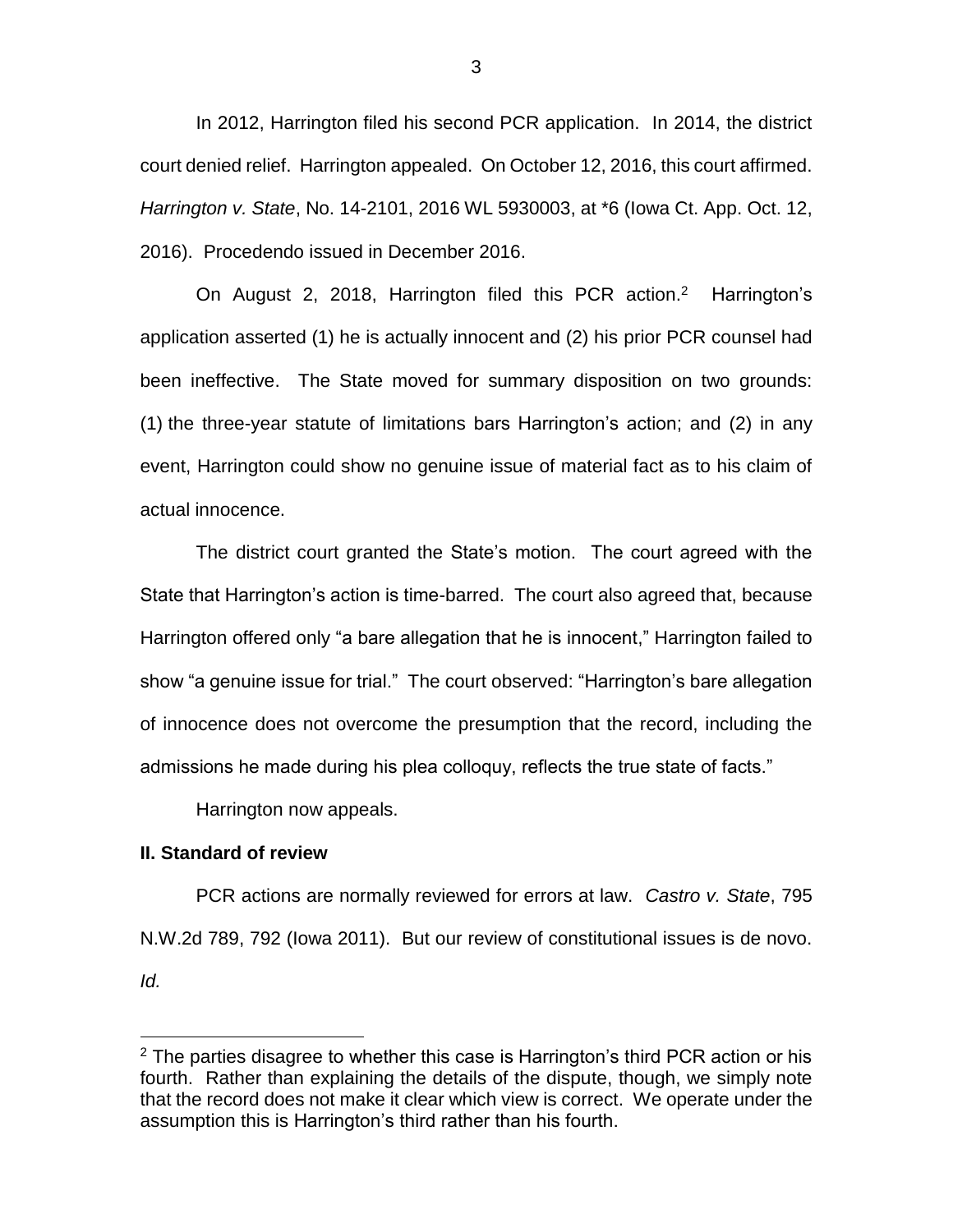### **III. Analysis**

 $\overline{a}$ 

PCR actions are governed by Iowa Code chapter 822. We find the Code's meaning in its words. *See Doe v. State*, 943 N.W.2d 608, 610 (Iowa 2020) (noting "in questions of statutory interpretation, '[w]e do not inquire what the legislature meant; we ask only what the statute means'" and "[t]his is necessarily a textual inquiry as only the text of a piece of legislation is enacted into law" (first alteration in original) (citation omitted)); *State v. Childs*, 898 N.W.2d 177, 184 (Iowa 2017) ("Our court 'may not . . . enlarge or otherwise change the terms of a statute as the legislature adopted it.' 'When a proposed interpretation of a statute would require the court to "read something into the law that is not apparent from the words chosen by the legislature," the court will reject it.'" (citations omitted)); *Hansen v. Haugh*, 149 N.W.2d 169, 172 (Iowa 1967) ("It is not the function of courts to legislate and they are constitutionally prohibited from doing so." (citing Iowa Const. art. III, § 1)); *Holland v. State*, 115 N.W.2d 161, 164 (Iowa 1962) ("Ours not to reason why, ours but to read, and apply. It is our duty to accept the law as the legislative body enacts it."); *Moss v. Williams*, 133 N.W. 120, 121 (Iowa 1911) ("We must look to the statute as it is written . . . .").

Section 822.3 contains a time limit. $3$  It states in relevant part:

All [PCR<sup>4</sup>] applications must be filed within three years from the date the conviction or decision is final or, in the event of an appeal, from

<sup>3</sup> The limitation contained in section 822.3 was enacted in 1984. *See Sahinovic v. State*, 940 N.W.2d 357, 359 (Iowa 2020) (citing 1984 Iowa Acts ch. 1193, § 1 (then codified at Iowa Code § 663A.3 (1985))); *Brewer v. Iowa Dist. Ct.*, 395 N.W.2d 841, 842 (Iowa 1986). Before then, there was "no deadline for" PCR claims. *See Sahinovic*, 940 N.W.2d at 359.

<sup>&</sup>lt;sup>4</sup> There is a special exception for applicants "seeking relief under section 822.2, subsection 1, paragraph 'f.'" Iowa Code § 822.3. Because Harrington does not seek relief under section 822.2(1)(f), this exception is not relevant here.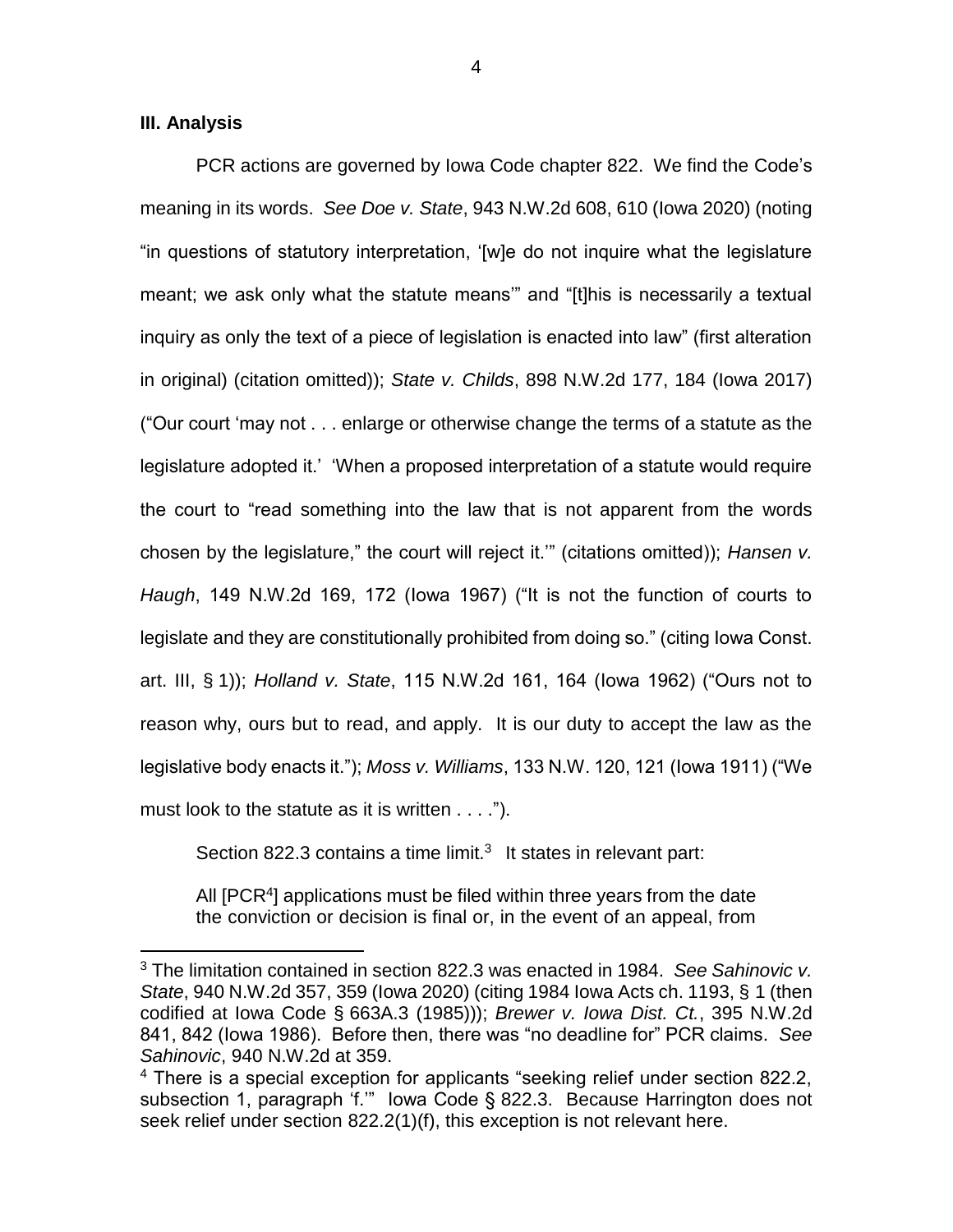the date the writ of procedendo is issued. However, this limitation does not apply to a ground of fact or law that could not have been raised within the applicable time period.

### Iowa Code § 822.3.

 $\overline{a}$ 

Through this text, the legislature required most PCR claims to "be filed within three years from the date the conviction or decision is final or, in the event of an appeal, from the date the writ of procedendo is issued." *Id.* But the legislature created an exception for claims based on "ground[s] of fact or law that could not have been raised within the" three-year period. *Id.* The three-year "limitation does not apply" to those claims. *See id. But see Penticoff v. State*, No. 19-0975, 2020 WL 5229186, at \*2 (Iowa Ct. App. Sept. 2, 2020) (citing cases that recognize an implied limitation period that runs from the appearance of a new ground of fact or law).

For Harrington, the three-year period began on September 2, 2005, when he was sentenced following his guilty pleas. But this action was not filed until 2018. So it appears this action is barred by section 822.3.

Harrington responds that this PCR action "relates back" to the timely filing of his first PCR action in 2006. As authority, Harrington relies on *Allison v. State*. 914 N.W.2d 866, 891 (lowa 2018). $5$  There our supreme court held:

that where a PCR petition alleging ineffective assistance of trial counsel has been timely filed per section 822.3 and there is a successive PCR petition alleging postconviction counsel was ineffective in presenting the ineffective-assistance-of-trial-counsel claim, the timing of the filing of *the second PCR petition relates*  **back** to the timing of the filing of the original PCR petition for

<sup>5</sup> Harrington's brief argues that *Allison* should apply retroactively. We need not address that issue, though, because we conclude *Allison* does not apply for an independent reason, namely, this is Harrington's third (or fourth) PCR action.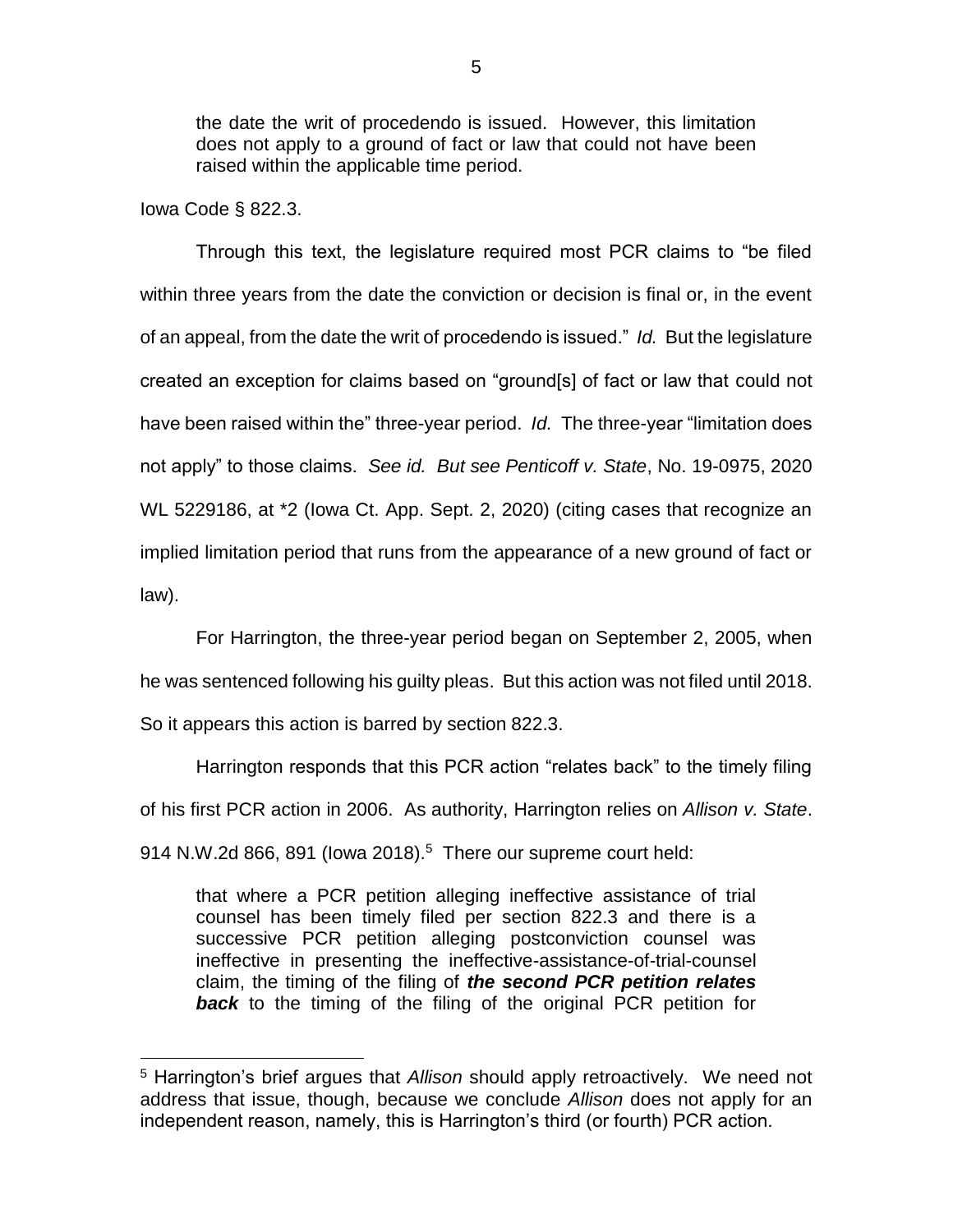purposes of Iowa Code section 822.3 if the successive PCR petition is filed promptly after the conclusion of the first PCR action.

*Id.* (emphasis added).

As the district court observed, though, *Allison* only applies to a "second PCR petition." *See id.*; *see also Goode v. State*, 920 N.W.2d 520, 525 (Iowa 2018) ("In *Allison*, we adopted a relation-back doctrine to the statutory period of limitation under section 822.3 when an applicant alleges in a second PCR proceeding brought outside the three-year time frame that the attorney in the first PCR proceeding was ineffective in presenting the same claim as raised in the second proceeding."). We have repeatedly held *Allison* does not apply to third or subsequent PCR actions, like this one. *Smitherman v. State*, No. 19-0331, 2020 WL 3571814, at \*2 (Iowa Ct. App. July 1, 2020); *Long v. State*, No. 19-0726, 2020 WL 2061934, at \*4 (Iowa Ct. App. Apr. 29, 2020); *Cook v. State*, No. 17-1245, 2019 WL 719163, at \*4 (Iowa Ct. App. Feb. 20, 2019); *Kelly v. State*, No. 17-0382, 2018 WL 3650287, at \*3–4 (Iowa Ct. App. Aug. 1, 2018). Although our prior opinions on this issue were unpublished, we believe they reflect a correct understanding of *Allison*. We decline to abandon them. *Compare* Iowa R. App. P. 6.904 (stating unpublished opinions "shall not constitute *controlling* legal authority" (emphasis added)), *with State v. Shackford*, No. 18-1215, \_\_\_\_N.W.2d.\_\_\_\_, \_\_\_\_, 2020 WL 7410377, at \*8 (Iowa 2020) (McDonald, J., dissenting) (emphasizing the authoritative value of unpublished opinions and noting the "basic principle of the rule of law" that "courts 'treat like cases alike'"(citations omitted)). So we conclude *Allison* does not apply here.